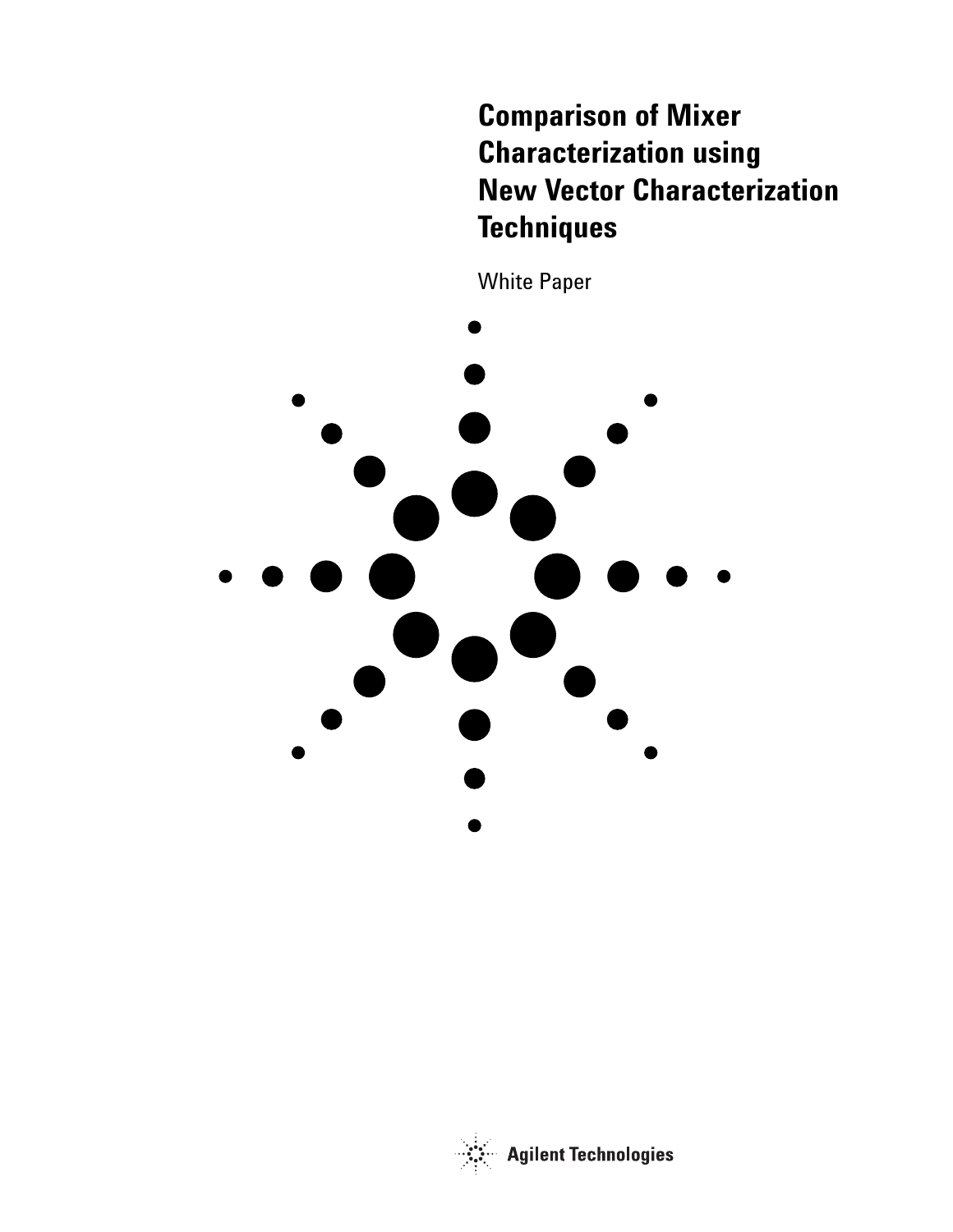### **Abstract**

This paper presents a novel method for characterizing RF mixers, yielding magnitude, phase, and group delay response of the conversion loss, as well as the input match and output match. This technique works for mixers which have reciprocal conversion loss and for which the image response can be filtered out. This technique is compared with a new vector corrected power technique, and with traditional power meter measurements. An error analysis on the new technique is presented for the first time.

This paper was originally presented at the European Microwave Conference, September 24, 2002 [1].

### **Introduction**

Many wireless and RF systems require frequency converters or mixers with specified and well-controlled amplitude and group delay response. The amplitude response measurements of these devices have always had large uncertainties. Further, there have been few techniques that can characterize the phase or group delay response of mixers.

A previous method described making group delay measurements by making three measurements on three pairs of mixers [2]. From these measurements, one can calculate the amplitude and phase response by solving the three linear equations for the overall response. This method makes use of up/down conversion but requires an IF filter between the pairs of mixers to avoid re-converting the unwanted side band. A second key aspect of the technique is that it assumes at least one of the mixers is reciprocal in its response, that is, it has the same conversion loss and group delay in the up-conversion mode as in the down-conversion mode. For some mixers, this holds approximately true.

A difficulty with the previous method is that it requires three sets of measurements, with reconnections between the mixer pairs and the filter. With each connection, there is room for random error (connector repeatability) and systematic error, for example, mis-match effects between the filter and mixer pairs, and between the mixers and test equipment. Mixers typically have poor return loss, so these mis-matches can be quite severe. It has been suggested that adding padding (attenuation) between the mixers and filters can reduce this effect, but it introduces further sources of mismatch between attenuators and the filter, and it reduces the levels of signal measured creating a noisy measurement.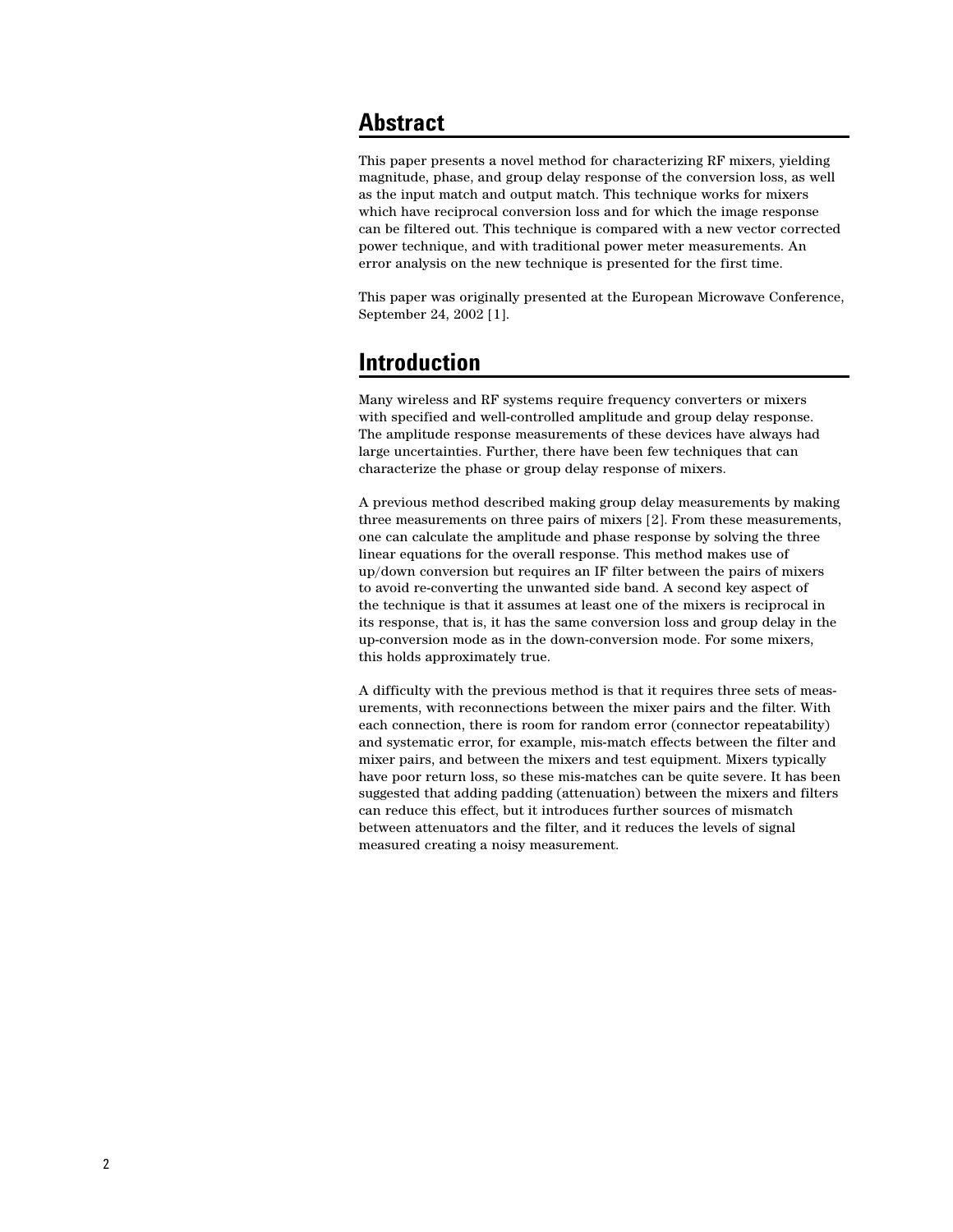### **Overview of the new method**

One of the novel methods presented here can characterize the amplitude, phase, and delay response of a mixer, without the need to employ any other mixers. The input and output matches of the mixer are also determined. A second method can characterize the amplitude response of a mixer, correcting for input and output match through proper calibration steps of a vector network analyzer. These new methods are compared with traditional measurements using power meters.

The first method, which was described for the first time at the 2002 Microwave Theory and Techniques Symposium [3], does not require the LO signal of the test mixer to be accessible. The only requirement is a filter that can separate the response of the desired IF output signal from the unwanted side band. This method assumes a reciprocal mixer response, as do the previous methods, and any errors in this assumption will be errors in the final result. This method provides additional information on the input and output match of the mixer, which can be used in a later calibration step to remove instrumentation mismatch errors at the input and output of the test equipment [4]. Because this does not require multiple mixer connections, connector repeatability does not add into errors of the measurement.

A second method, using a power meter to calibrate a vector network analyzer, is novel in that it corrects for all the mismatches in the system, including the mis-match between the source and the power meter, the source and the receiver, and the mixer-under-test and the source and receiver of the network analyzer. The authors believe this provides the state-of-the-art in amplitude measurements of frequency converting devices. Further, this method is less sensitive to LO leakage and does not require filters to remove the image signals.

## **Characterization method details**

### **Reciprocal Cal Method**

The first new method requires a vector network analyzer (VNA). The analyzer is first calibrated for return loss measurement (S11) over the RF frequency range. This provides a "perfect" network analyzer (with only small residual errors). The mixer to be characterized is connected to this port, followed by the IF filter, as shown in Figure 1. Measurements of a metrology grade open/short/load are made (though any other one-port calibration method will do) and these are saved. Note that the signals measured at the test port are a composite of the reflection from the mixer input port, and a pair of converted signals, one undesired which is reflected of the IF filter, and reconverted to the input signal, and another which is the desired IF signal that passes through the IF filter, and is reflected off the various standards used for a one-port calibration.

The three measurements,  $\Gamma_O$ ,  $\Gamma_S$ ,  $\Gamma_L$ , are sufficient to calculate the "one-port" error model of the mixer/filter combination. That is, the values of  $\Gamma_O$ ,  $\Gamma_S$ ,  $\Gamma_L$ can be used as inputs to the formulations for calculating the error terms of a one-port calibration.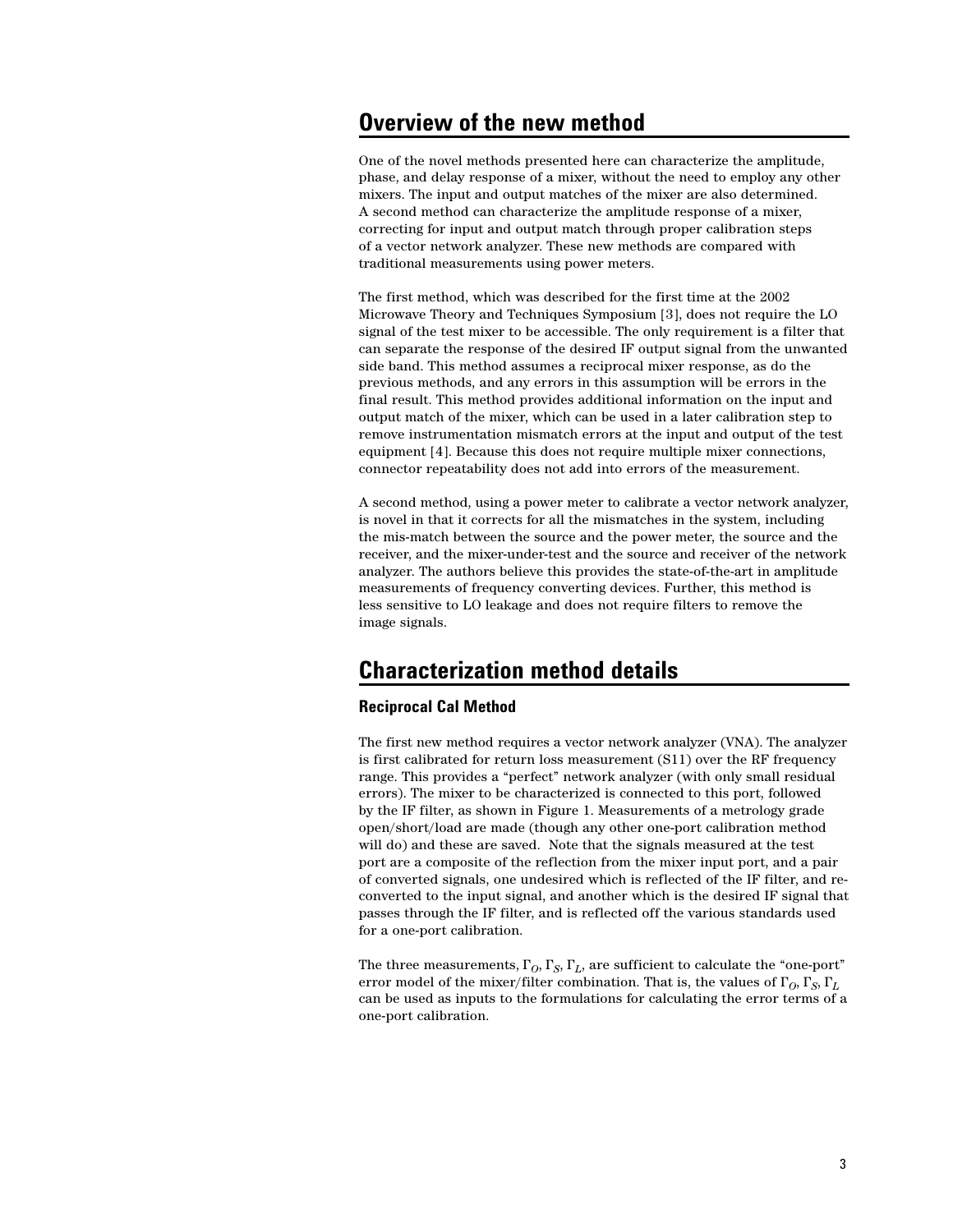

#### **Figure 1: Mixer characterization diagram. Three measurements are made: open, short, and load response.**

The one-port error model generates three terms: Directivity, Source Match and Reflection Tracking. The Reflection Tracking term represents the twoway transmission (magnitude and phase) through the mixer, T1\*T2. If the mixer is reciprocal in nature, taking the square root of this term gives the one-way insertion loss of the mixer, that is, T1=T2. The one-port error model already extracts the effects of the source match, and the calibrated VNA with which the data was taken, and includes effects of the input match. Thus, this term can be used as the actual two-way conversion loss of the mixer. Since this data is taken with a calibrated network analyzer, the effective mismatch, tracking, and directivity of the VNA are eliminated.

In practice, the one-port calibration function of the VNA can be used to extract the one-port error model of the mixer by downloading the previously measured  $\Gamma$ <sub>O</sub>,  $\Gamma$ <sub>S</sub>,  $\Gamma$ <sub>L</sub> responses into the VNA as the calibration standards of a one-port cal. However, remember that the standard data was taken over the RF range of the mixer, and while the standards are applied at the IF range, so it is necessary to reset the analyzer frequency before the download to ensure that the proper frequencies are used for the models of the calibration standard. Further, for cases where the RF is less than the LO frequency, it is necessary to reverse the data before downloading, so the response matches the "backward" sweep of the IF. However, the terms of the mixer can be found without using the VNA functions. Formulations for determining the extraction of Directivity, Source Match, and Tracking can be found in many references [5].



**Figure 2: Conversion loss using the first new method, up and down conversion.**

Figure 2 shows the result of performing this characterization on an RF mixer. A filter-mixer-filter combination was created, and characterized two times, once as an up-converter, and once as a down-converter. This mixer can also be used as a calibration mixer in a test system as described by Dunsmore in [3].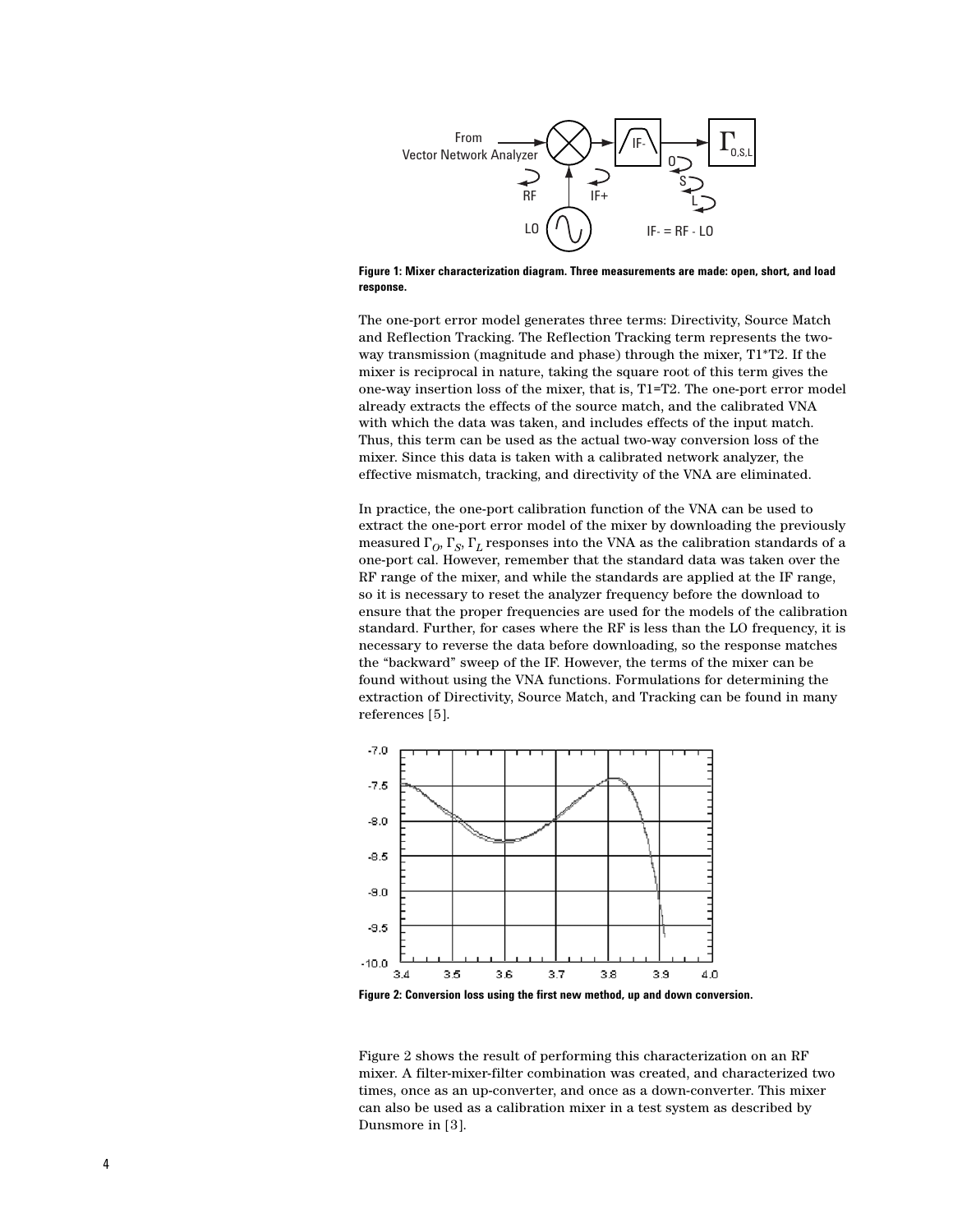### **Power Meter Calibrated VNA**

An alternate method for characterizing the amplitude response of mixers consists of using a power meter to characterize the vector network analyzer, then using the vector network analyzer to characterize the mixer. Using a power meter is not new [6], but previous methods have been sensitive to mismatch, and to power level fluctuations. The new method uses a one-port error correction to characterize the source match of the VNA, and to measure the return loss of the power meter. The source power is measured by the power meter and corrected for source match interactions. This calibration is transferred to the reference channel of the VNA to allow continuous measurement of the source output and correct for source level fluctuations.

Next, a one-port calibration is performed at the output frequency of the mixer under test, and port 1 of the VNA is connected to port 2. The load match of the VNA port 2 is measured, as well as the receiver response. This response is also referenced to the reference channel. An additional step of performing a one-port calibration on port 2 can be done if it is desired to correct for mixer output match. Finally, a mixer is connected between ports 1 and 2. Figure 3 shows the measurements using a vector corrected powermeter calibrated VNA. In this measurement method, which can only measure the amplitude response, it is apparent that there is some non-reciprocal nature over a portion of the mixer's frequency response. However, the average of the up and down conversion is nearly identical to the response in Figure 2, thus validating that the first method does indeed characterize the "round-trip" conversion loss of the mixer.



**Figure 3: Conversion loss using a power corrected VNA with match correction.**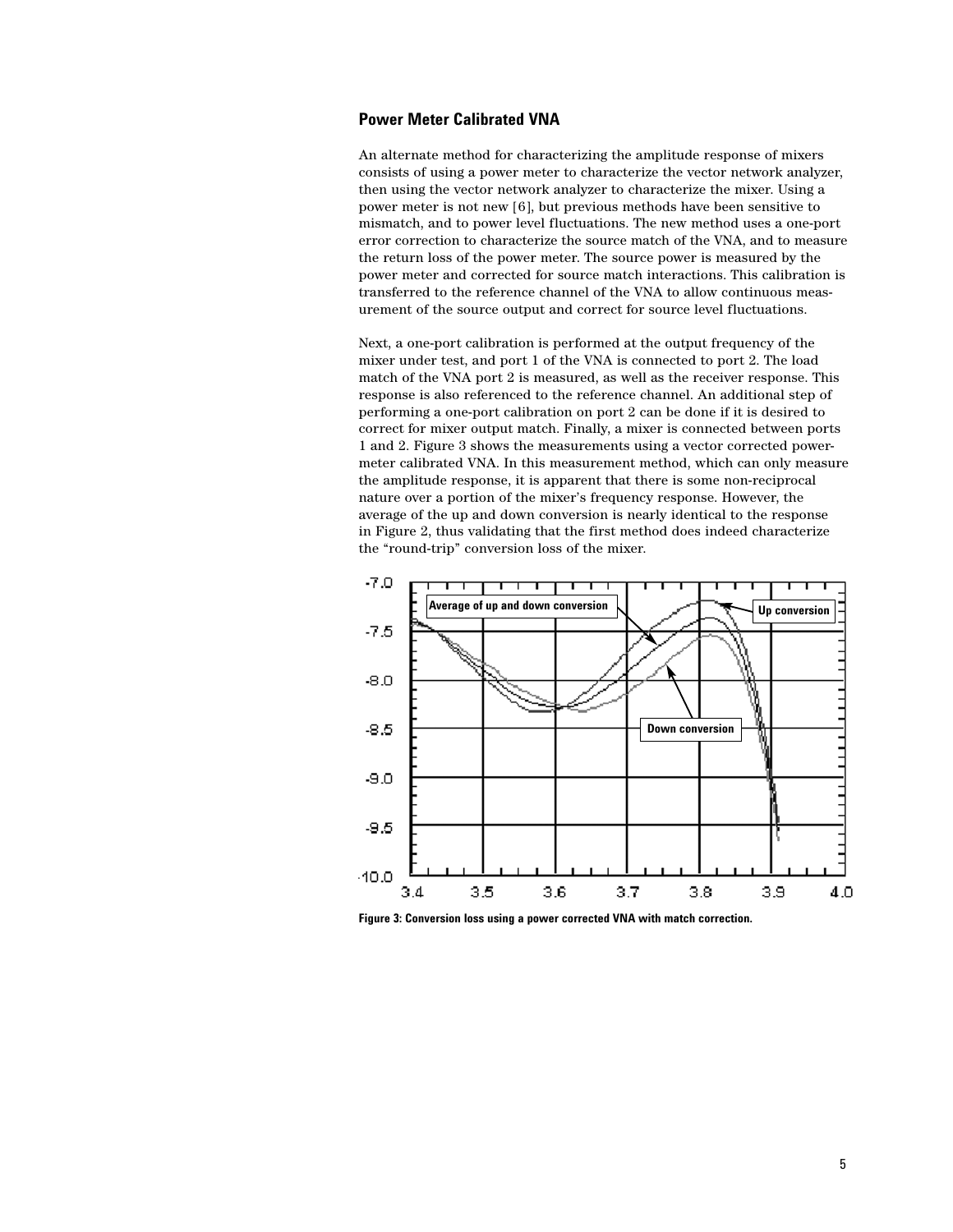### **Evaluating the test method errors**

The test method errors can be evaluated to understand their interactions. The errors come from a variety of sources, including power meter linearity, image signals, calibration kit residuals, and dynamic accuracy limitations in the VNA. Analysis of the error of the first method gives the error in the "round-trip" conversion loss as

$$
\Delta(T1^*T1) = \frac{r1 \cdot r2}{(1-m1 \cdot D)^2 \cdot (1 \cdot d2 \cdot M)^2}
$$

where r1, m1 are the residual tracking and source match of the cal kit used to correct port 1; r2, d2 the residual tracking and directivity of the cal kit at the output of the filter; and D and M the input and output match of the mixer, and T1, T2 the forward and reverse conversion gain. There is also the source of error in the first characterization method associated with the non-reciprocal aspect of the mixer under test. The reciprocity can be confirmed using the second method, but only for the amplitude response. Figure 4 shows an idea for estimating the phase non-reciprocity from the amplitude non-reciprocity, assume the non-reciprocal behavior is due to an independent signal adding and subtracting as a vector. Analysis shows that errors of this type contribute 6.6 degrees of phase for each dB of amplitude error. Thus, the result of Figure 3, with about +-0.2 dB of non-reciprocal behavior would predict 1.3 degrees of phase error. It is important to note that this is only an estimate of the error based on an assumed relation between the main signal and error signal.



**Figure 4: Amplitude error expressed as phase error.**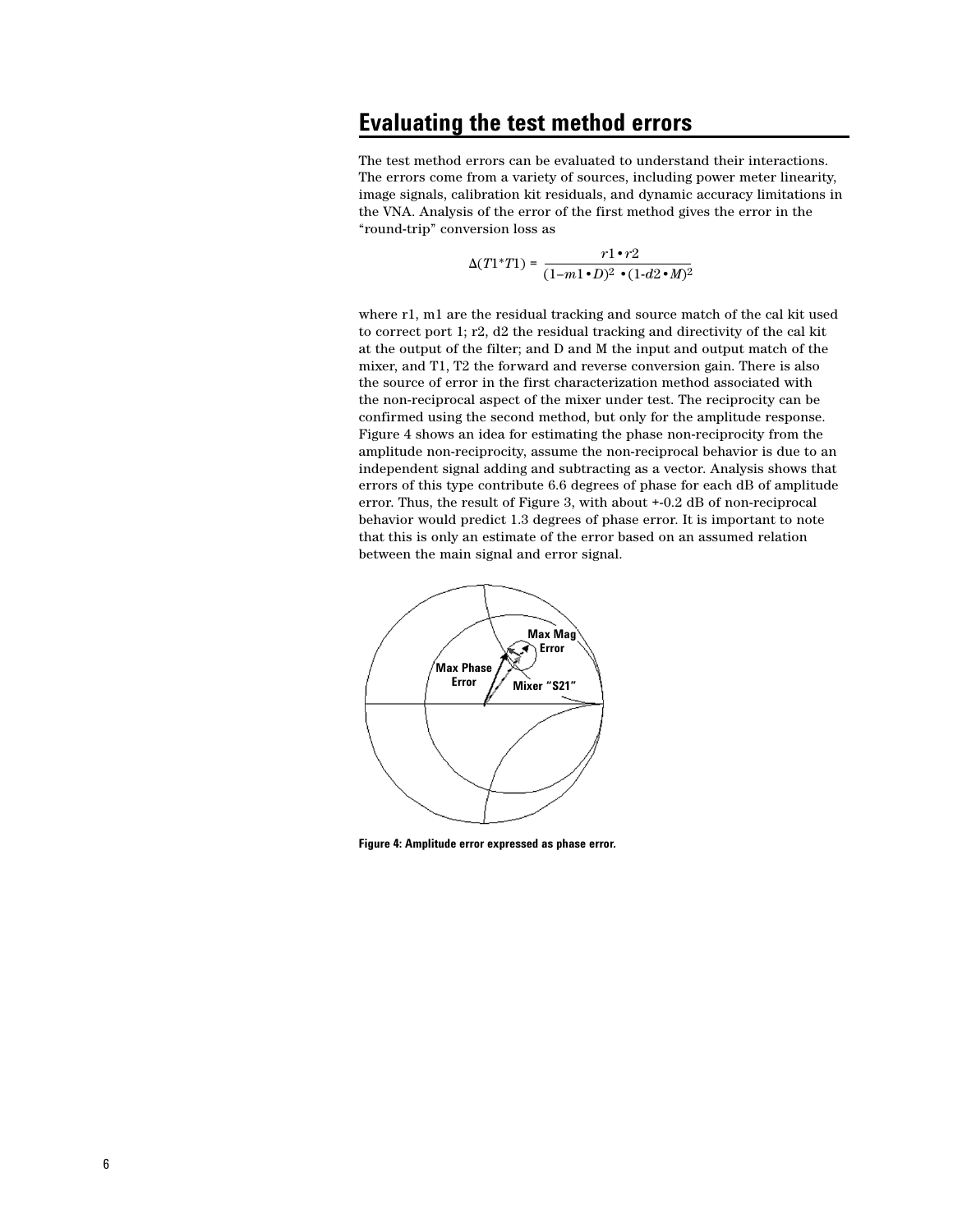

**Figure 5: Error model for a mixer measurement, where D is the mixer input match, M is the mixer output match, T1 is the forward conversion gain and T2 is the reverse conversion gain. EDF, ESF, ERF are the port 1 directivity, source match and reflection tracking errors; ELF is the port 2 load match, and ETF is the b2 receiver tracking error.**

Figure 5 shows the error model for a mixer measurement using the power meter calibrated VNA to measure the output power (b2). The input power can be corrected and can be measured on the reference channel, represented by a2. During the calibration procedure, the system source match will interact with the power meter match to create a small error. Also, when the source is connected to the analyzer port 2 to calibrate the b2 receiver, there can be a small port mismatch effect. These errors are typically small, and they contribute to the final system error as a product of the mismatches. Finally, there can be a large mismatch effect from the input match (D) and the output match (M) of the mixer, as mixers typically have poor match. The importance of vector correction of mixer measurements can be demonstrated through examples where the test system match will be artificially corrupted. Figure 6 shows a measurement made with a power meter (traditional way) verses a match corrected VNA measurement. One reason the power meter may show lower conversion loss (higher trace) is that it is measuring other spurious signal out of the mixer, even though there was some filtering on the mixer.



**Figure 6: Power calibrated VNA with correction (lower trace) versus the mixer measured with a power meter.**